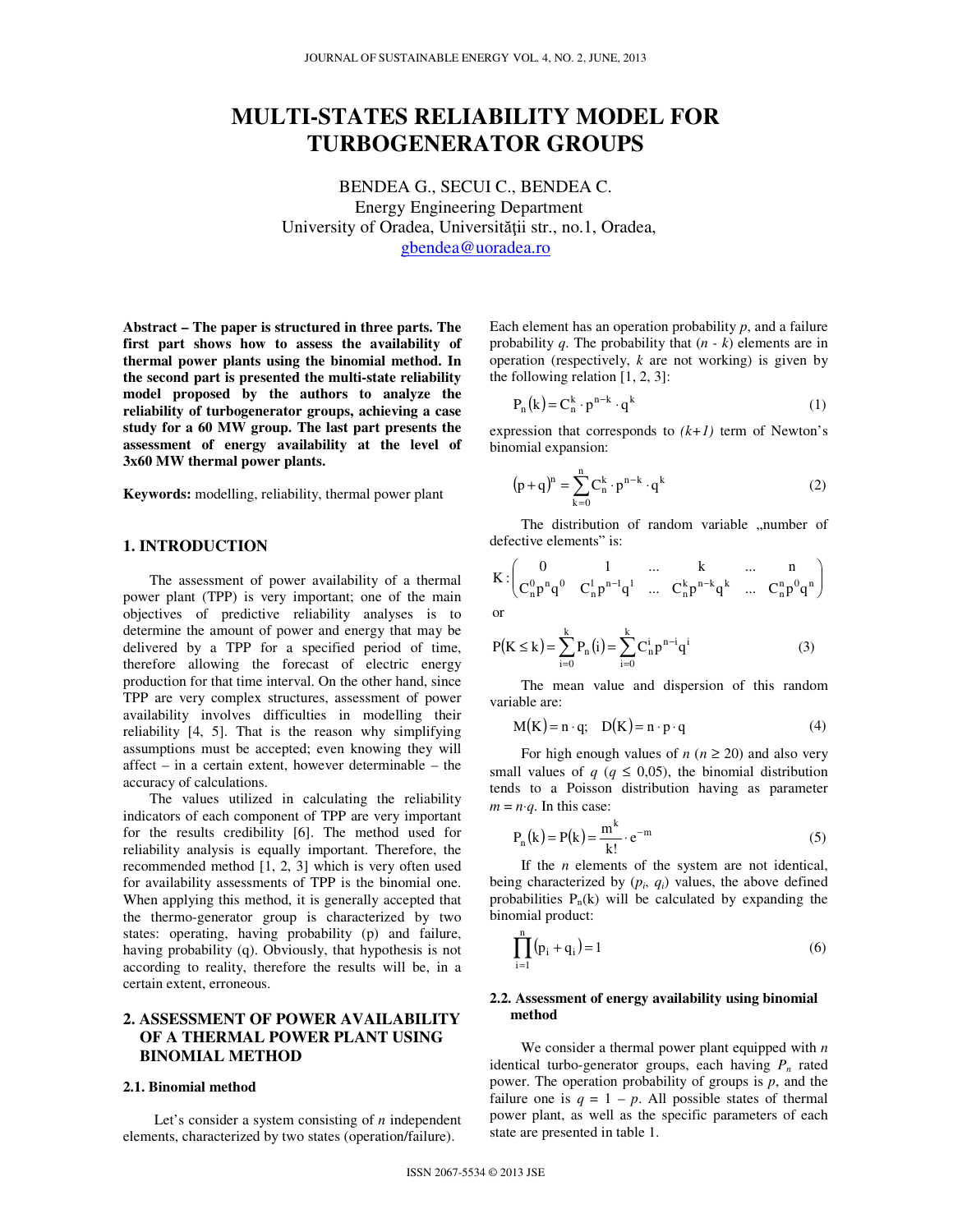| Number of state        | No. of groups<br>in operation | <b>State</b><br>probability     | Available power<br>$P_i$ [MW] | Annual mean duration<br>$T_i$ [h/year]     |
|------------------------|-------------------------------|---------------------------------|-------------------------------|--------------------------------------------|
| $\overline{0}$         | $\boldsymbol{n}$              | $p^n$                           | $n \cdot P_n$                 | $p^n \cdot 8760$                           |
| 1                      | $n-1$                         | $C_n^1 \cdot p^{n-1} \cdot q$   | $(n-1)\cdot P_n$              | $C_n^1 \cdot p^{n-1} \cdot q \cdot 8760$   |
| $\overline{2}$         | $n-2$                         | $C_n^2 \cdot p^{n-2} \cdot q^2$ | $(n - 2) \cdot P_n$           | $C_n^2 \cdot p^{n-2} \cdot q^2 \cdot 8760$ |
| $\bullet$              |                               |                                 |                               |                                            |
| $\bullet$<br>$\bullet$ |                               |                                 |                               |                                            |
| $\boldsymbol{k}$       | $n - k$                       | $C_n^k \cdot p^{n-k} \cdot q^k$ | $(n-k) \cdot P_n$             | $C_n^k \cdot p^{n-k} \cdot q^k \cdot 8760$ |
| ٠                      |                               |                                 |                               |                                            |
| ٠                      |                               |                                 |                               |                                            |
| n                      | $\theta$                      | $q^n$                           | $\Omega$                      | $q^n \cdot 8760$                           |

**Table 1. States and characteristic parameters** 

| Table 2. States of turbo-generator groups from TPP |  |  |
|----------------------------------------------------|--|--|
|----------------------------------------------------|--|--|

| Number of state | No. of groups<br>in operation | State<br>probability           | Available power<br>$P_i$ [MW] | Annual mean duration<br>$T_i$ [h/year] |
|-----------------|-------------------------------|--------------------------------|-------------------------------|----------------------------------------|
|                 |                               | $p^3 = 0.8493$                 | 180                           | 7440                                   |
|                 |                               | $3 \cdot p^2 \cdot q = 0.1426$ | 120                           | 1249                                   |
|                 |                               | $3 \cdot p \cdot q^2 = 0.0080$ | 60                            | 70                                     |
|                 |                               | $q^3 = 0.0001$                 |                               |                                        |

Power availability of entire thermal power plant is calculated with:

$$
D_{W} = \frac{\sum_{k=0}^{n} P_{i} \cdot T_{i}}{n \cdot P_{n} \cdot 8760} = \frac{\sum_{k=0}^{n} (n-k) \cdot P_{n} \cdot C_{n}^{k} \cdot p^{n-k} \cdot q^{k} \cdot 8760}{n \cdot P_{n} \cdot 8760} = \frac{\sum_{k=0}^{n} (n-k) \cdot C_{n}^{k} \cdot p^{n-k} \cdot q^{k}}{n}
$$
\n(7)

In the following, we exemplify the application of binomial method for power availability assessment of a TPP, equipped with 3 turbo-generator groups of 60 MW, their operation probability being  $p = 0.947$  [8]. Table 2 shows all possible states of turbo-generator groups from TPP.

Based on data shown in Table 2, the curve of available power that may be delivered by TPP, during 1year (8760 hours), is presented in Fig. 1.



**Fig. 1. Diagram of TPP annual available power** 

The power availability of TPP is:

$$
D_{\rm W} = \frac{180.7440 + 120.1249 + 60.70}{3.60.8760} = 0.947032
$$
 (8)

This method of analysis is unrealistic because the groups are characterized, also, by intermediate levels of operation (partial success). The figures obtained after applying this method are very optimistic, going far beyond the values occurring in real operation. Thus, the coal fired thermal power plants the literature indicates values of  $D_W = (0.6 \div 0.8)$  or even less for energy availability.

To get plausible values for power plant energy availability we must operate with credible values of reliability indicators of power plant components on one hand and, on the other hand, we have to use adequate methods of analysis that will allow a realistic reliability modeling of turbo-generator groups (having intermediate operating states between the extreme levels - 100% and 0%). These are the main objectives of this study.

### **3. MULTI-STATES RELIABILITY MODEL FOR TURBO-GENERATOR GROUPS**

#### **3.1. Identifying the structure of turbo-generator group subsystems**

The turbo-generator group is a very complex system, consisting of several subsystems that serve its proper operation. Obviously, these subsystems determine the operation of group and, inevitably, on the analyzed time interval  $(T_A)$  they will be characterized by intermediate operating states (states of partial success),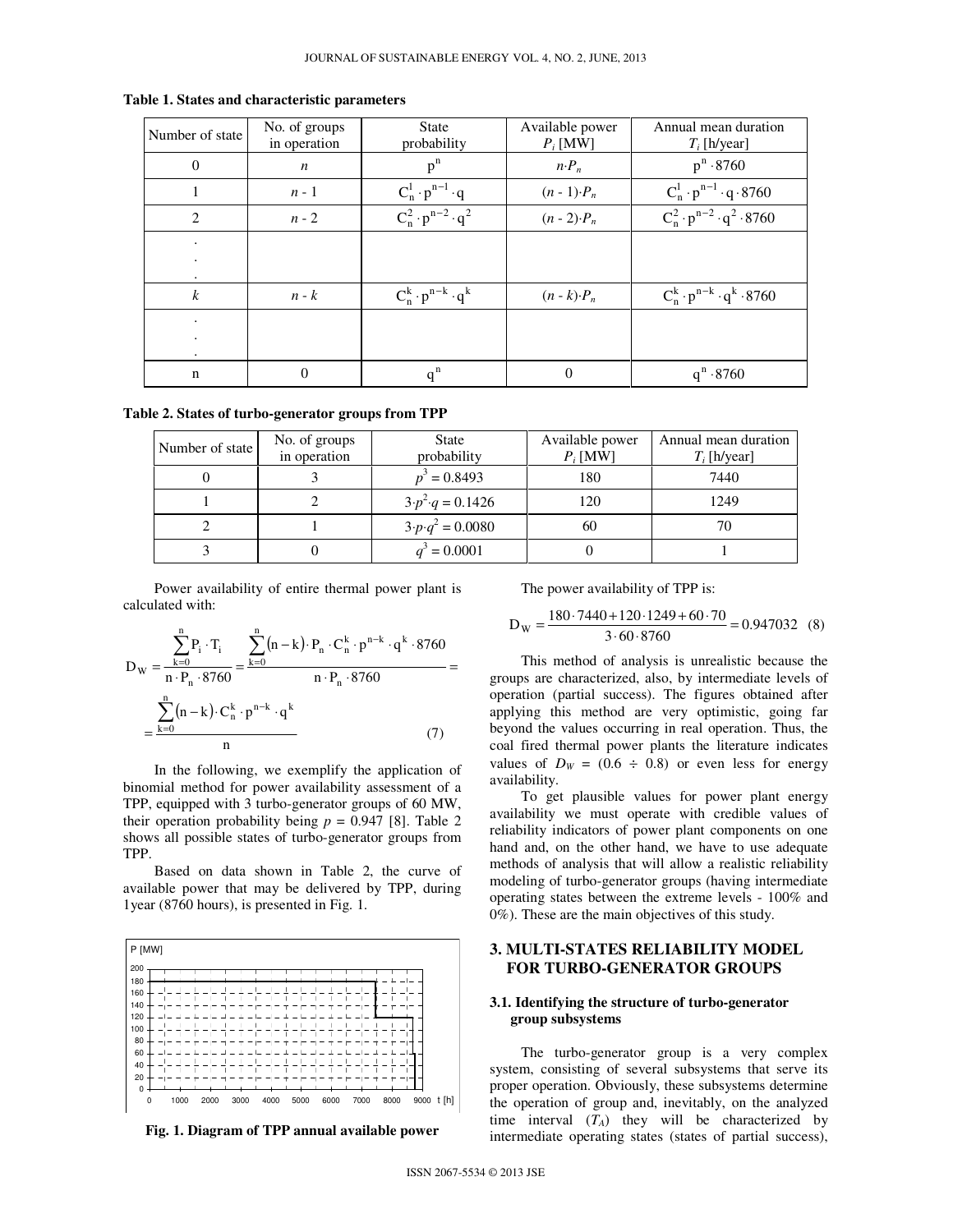corresponding to operating levels existing between the extreme ones: failure (availability 0%) and rated level (availability 100%). Modeling the evolution of turbogenerator group by only two states (availability 100% and, respectively, 0%) is, as shown above, inexact and optimistic. Therefore, a realistic modeling – that involves

taking into consideration the intermediate states of availability – is necessary.

The block diagram of a turbo-generator group is shown in fig. 2, indicating also its component subsystems.



**Fig. 2. Block diagram of a turbo-generator group** 

SAC – coal feed subsystem; SAAer – air feed subsystem; SEGA – burning gases exhaust subsystem; SAApa –water feed subsystem; SEZC – slag and ash exhaust subsystem; SRC – cooling the condenser subsystem; SEC – condensate exhaust subsystem; CZ - steam boiler; TA – steam turbine; GS – synchronous generator; SEVEE – power delivery subsystem



**Fig. 3. Reliability equivalent diagram of turbo-generator group for 100% availability level** 



**Fig. 4. Reliability equivalent diagram of turbo-generator group for an availability level** ≥ **50%**

For the analyzed TPP, subsystems of the 60 MW turbo-generator group have the following characteristics:

- Steam boiler (CZ): 420 t steam/h;
- Steam turbine (TA): 60 MW;
- Synchronous generator (GS): 75 MVA (60 MW);
- Subsystem for coal feed (SAC): 8 coal mills (MV), dimensioned "6-out-of-8" (meaning that from a total of 8 mills, 6 mills are running);
- Subsystem for air feed (SAAer): 2 air fans (VA), dimensioned 2x50%;
- Subsystem for burning gases exhaust (SEGA): 2 gas ventilators (VG), dimensioned 2x50%;
- Subsystem for water feed the steam boiler (SAApa): 3 water feeding pumps (EPA), dimensioned  $,2$ -outof- $3$ ":
- Subsystem for slag and ash evacuation (SEZC): 3 Bagger pumps (PBg), dimensioned "1-out-of-3";
- Subsystem for cooling the condenser (SRC): 2 cooling pumps (EPRC), dimensioned 2x50%;
- Subsystem for condensate evacuation (SEC): 2 condensate pumps (EPCB), dimensioned 1-out-of-2;
- Subsystem for electric energy delivery (SEVEE) comprising of:
	- $\geq 1$  block power transformer for power delivery  $(TB)$ ;
	- $\triangleright$  1 power transformer for auxiliaries (TSPB);
	- $\triangleright$  1 circuit breaker (I), 2 disconnectors (SB) and 1 bus bar (BC).

To be able to quantitatively evaluate the reliability indicators of the group, we must know the values of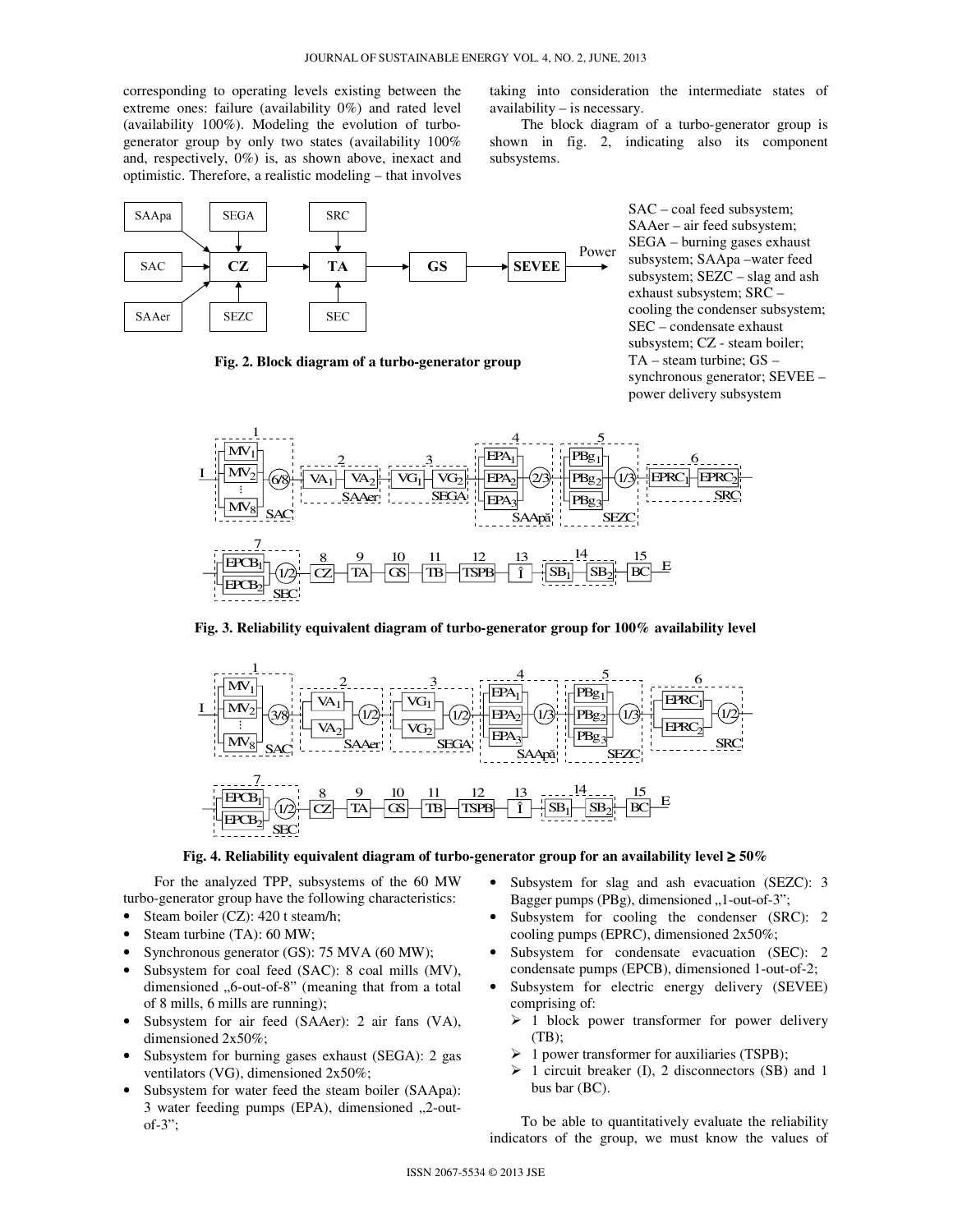failure intensity  $(\lambda)$  and repair intensity  $(\mu)$  of all subsystems of the group. Thus, for the turbo-generator group belonging to the analyzed TPP, these indicators have the values recommended in [8].

#### **3.2. Availability assessment for turbo-generator groups using multi-states reliability model**

Studying the structure of turbo-generator group and its subsystems we can see that the availability levels of the group are 100%, 83%, 67%, 50% and 0%. Starting from the structure presented in fig. 2, a reliability equivalent diagram is built for each availability level. This diagram includes all subsystems of the group. Based on the reliability equivalent diagram, the specific reliability indicators are assessed [7].

#### *3.2.1. Availability level of 100%*

The reliability equivalent diagram corresponding to this level of group availability is shown in fig. 3.

For the type of subsystems "*s-*out-of-*n*" (*s* elements in operation from a total of *n* elements), intensity of failure, respectively intensity of repair, are calculated using relations [8]:

$$
\lambda_{\rm e} = \frac{\frac{n!}{(s-1)!(n-s)!} \cdot \frac{\lambda^{n-s+1}}{\mu^{n-s}}}{\sum_{i=0}^{n-s} \left[\frac{n!}{i!(n-i)!} \cdot \left(\frac{\lambda}{\mu}\right)^i\right]}
$$
\n
$$
\mu_{\rm e} = (n-s+1) \cdot \mu
$$
\n(9)

Applying the values of failure intensity and repair intensity shown in [8], the following values result:

 $\prec$  The equivalent intensities of failure and repair for the group are:

$$
\begin{cases}\n\lambda_{e(100\%)} = \sum_{i=1}^{15} \lambda_i = 181.76 \cdot 10^{-4} \text{ h}^{-1} \\
\mu_{e(100\%)} = \frac{\lambda_{e(100\%)}}{\sum_{i=1}^{15} \frac{\lambda_i}{\mu_i}} = 205.55 \cdot 10^{-4} \text{ h}^{-1}\n\end{cases}
$$

 $\leq$  Probability of success for availability level 100% is:

$$
P_{S(100\%)} = \frac{\mu_{e(100\%)}}{\lambda_{e(100\%)} + \mu_{e(100\%)}} = 0.530712
$$

 $\leq$  Mean annual time of group operation at full capacity  $(100\%):$ 

$$
M_{(100\%)}[\alpha(\text{T}_A)] = P_{S(100\%)} \cdot \text{T}_A = 4649 \text{ h/year}
$$

 $\leq$  Mean annual number of transitions (failures) from full capacity operating state:

$$
M_{(100\%)}[\nu(T_A)] = P_{S(100\%)} \cdot \lambda_{e(100\%)} \cdot T_A =
$$
  
= 84.5 failures/ year

#### *3.2.2. Availability level 83%*

This level of availability is achieved if the subsystem for coal feed (SAC) is of type "5-out-of-8", all other group subsystems are the same as in reliability equivalent diagram (fig. 3). Therefore:

 $\prec$  The equivalent intensities of failure and repair for the group are:

$$
\begin{cases} \lambda_{e(67\%)} = 83.52 \cdot 10^{-4} \text{ h}^{-1} \\ \mu_{e(67\%)} = 134.65 \cdot 10^{-4} \text{ h}^{-1} \end{cases}
$$

 $\leq$  Probability that group availability is at least 67%:

$$
P_{S(\geq 67\%)} = \frac{\mu_{e(67\%)}}{\lambda_{e(67\%)} + \mu_{e(67\%)}} = 0.617179
$$

 $\leq$  Probability that group availability is exactly 67%:

 $P_{S(67\%)} = P_{S(\geq 67\%)} - P_{S(100\%)} - P_{S(83\%)} = 0.024948$ 

 $\leq$  Mean annual time of group operation at 67% of its capacity:

$$
M_{(67\%)}[\alpha(T_A)] = P_{S(67\%)} \cdot T_A = 219 \text{ h/ year}
$$

 $\leq$  Mean annual number of transitions (failures) from operating state at 67% of group capacity:

$$
M_{(67\%)}[\nu(T_A)] = P_{S(67\%)} \cdot \lambda_{e(67\%)} \cdot T_A = 1.8 \text{ failures/ year}
$$

#### *3.2.3. Availability level 67%*

This availability level occurs when the subsystem of coal feed (SAC) is of type "4-out-of-8", all other group subsystems are the same as in reliability equivalent diagram (fig. 3). Therefore:

 $\leq$  For the turbo-generator group we'll have:

$$
\begin{cases} \lambda_{e(67\%)} = 83.52 \cdot 10^{-4} \text{ h}^{-1} \\ \mu_{e(67\%)} = 134.65 \cdot 10^{-4} \text{ h}^{-1} \end{cases}
$$

 $\leq$  Probability that group availability is at least 67%:

$$
P_{S(\geq 67\%)} = \frac{\mu_{e(67\%)}}{\lambda_{e(67\%)} + \mu_{e(67\%)}} = 0.617179
$$

 $\leq$  Probability that group availability is exactly 67%:

 $P_{S(67\%)} = P_{S(\geq 67\%)} - P_{S(100\%)} - P_{S(83\%)} = 0.024948$ 

 $\leq$  Mean annual time of group operation at 67% of its capacity:

$$
M_{(67\%)}[\alpha(T_A)] = P_{S(67\%)} \cdot T_A = 219 \text{ h/year}
$$

 Mean annual number of transitions (failures) from operating state at 67% of group capacity:

 $M_{(67\%)}[\nu(T_A)] = P_{S(67\%)} \cdot \lambda_{e(67\%)} \cdot T_A = 1.8$  failures/year

#### *3.2.4. Availability level 50%*

Reliability equivalent diagram corresponding to this availability level is shown in fig. 4.

 $\leq$  For turbo-generator group results:

$$
\lambda_{e(50\%)} = \sum_{i=1}^{15} \lambda_i = 53.51 \cdot 10^{-4} \text{ h}^{-1}
$$

$$
\mu_{e(50\%)} = \frac{\lambda_{e(50\%)}}{\sum_{i=1}^{15} \frac{\lambda_i}{\mu_i}} = 139.1 \cdot 10^{-4} \text{ h}^{-1}
$$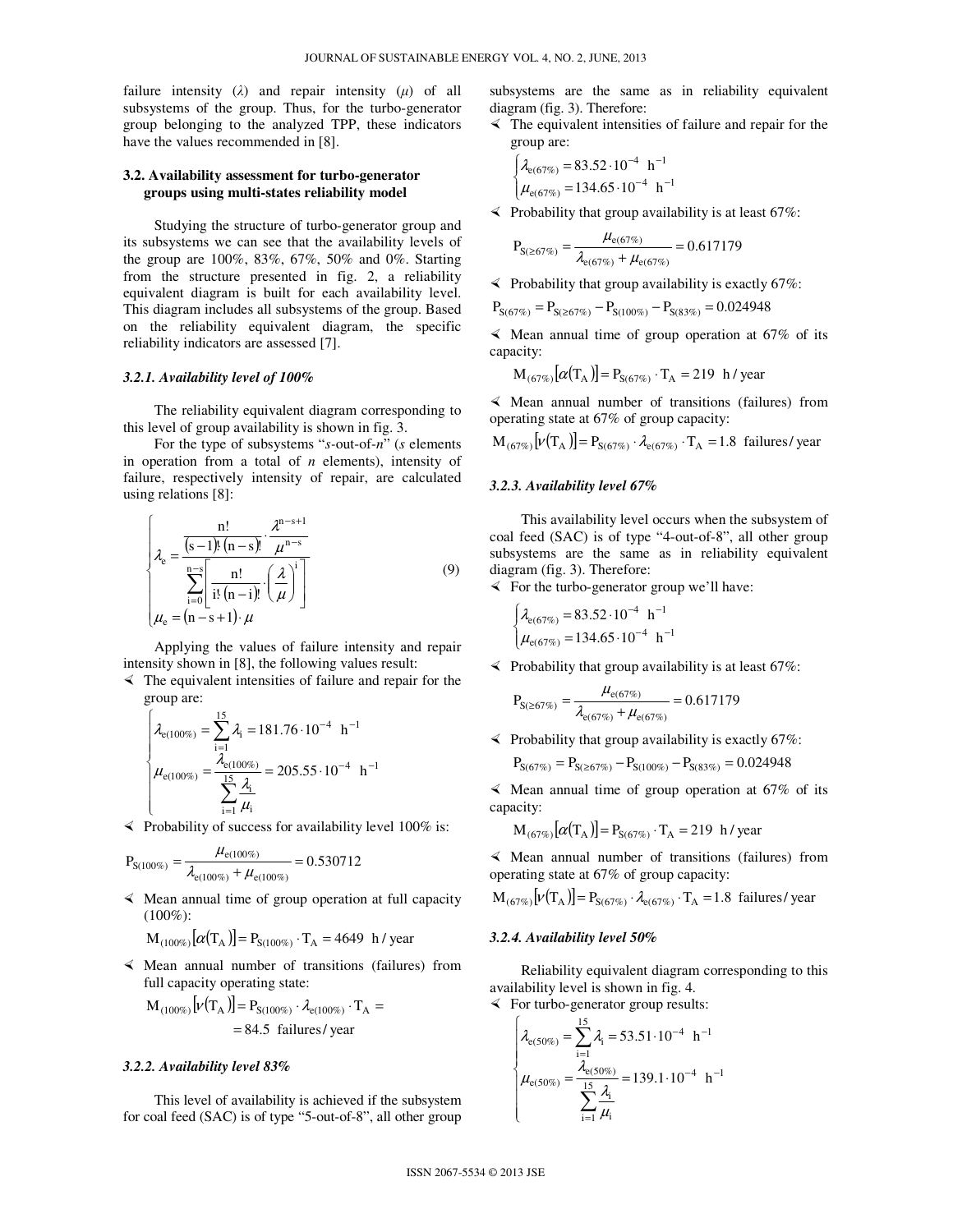$\leq$  Probability that group availability is at least 50%:

$$
P_{S(\geq 50\%)} = \frac{\mu_{e(50\%)}}{\lambda_{e(50\%)} + \mu_{e(50\%)}} = 0.722185
$$

 $\leq$  Probability that group availability is exactly 50%:

 $P_{S(50\%)} = P_{S(\geq 50\%)} - P_{S(100\%)} - P_{S(83\%)} - P_{S(67\%)} = 0.105006$ 

 $\leq$  Mean annual time of group operation at 50% of its capacity:

 $M_{(50\%)}[\alpha(T_A)] = P_{S(50\%)} \cdot T_A = 920 \text{ h/ year}$ 

 $\leq$  Mean annual number of transitions (failures) from operating state at 50% of group capacity:

 $M_{(50\%)}[\nu(T_A)] = P_{S(50\%)} \cdot \lambda_{e(50\%)} \cdot T_A = 4.9 \text{ failures/ year}$ 

The results of the above calculations are centralized in table 3.

Power availability of the turbo-generator group is:

$$
D_{\rm W} = \frac{P_{\rm n} \cdot 4649 + 0.83 \cdot P_{\rm n} \cdot 539 + 0.67 \cdot P_{\rm n} \cdot 219 + 0.5 \cdot P_{\rm n} \cdot 920}{P_{\rm n} \cdot 8760} = 0.651039
$$

In conclusion, applying the developed method of direct assessment of groups availabilities based on reliability equivalent diagrams, we can identify – beside the extreme states (operating at rated capacity or nor operating at all) – also states characterized by a partial availability. The developed method allows the assessment of reliability and availability performances of turbo-generator group. In the end, based on these performances we can evaluate the energy safety indicators of the group. There are obvious advantages of this method comparing to present–used modeling where only two states are considered (operation/failure) and therefore only the evaluation of time-dependent safety indicators is possible.

| Number   | Availability             | Probability | Mean annual time of state | Mean annual number of   |
|----------|--------------------------|-------------|---------------------------|-------------------------|
| of state | level $\lceil \% \rceil$ | of state    | occupancy [h/year]        | failures [failure/year] |
|          | 100                      | 0.530712    | 4649                      | 84.5                    |
|          |                          | 0.061519    | 539                       | 6.3                     |
|          |                          | 0.024948    | 219                       |                         |
|          | 50                       | 0.105006    | 920                       | 4.9                     |
|          |                          | 0.277815    | 2433                      |                         |
|          |                          |             |                           |                         |

**Table 3. Values of reliability indicators of turbo-generator group** 

#### **4. ASSESSMENT OF ENERGY AVAILABILITY FOR ENTIRE THERMAL POWER PLANT**

#### **4.1. Assessment method principle**

In order to be able to perform an evaluation of electric energy availability for entire power plant, the following data must known:

- availability levels corresponding to each group:  $D_{ki}$ ;
- levels of available power for each group:  $D_{ki} \cdot P_{nk}$ ;
- probability that the group will provide that certain level of availability: *Probkj*,

where:  $k = (1, 2, \dots, n)$  marks the turbo-generator group;

 $j = (1, 2, \dots, m)$  represents the level of availability (from 100% to 0%);

*Pnk* is the rated power of *k* group.

To assess the electric energy availability for the entire power plant we must determine the pairs "available power of the entire power plant – probability to provide (ensure) this power" (*P<sup>i</sup>* , *Probi*). To achieve this we'll apply the *polynomial method*. According to this [1, 2, 3], the probabilities of all possible states result from the expansion of the following expression:

$$
\prod_{k=1}^{n} (Prob_{k1} + Prob_{k2} + ... + Prob_{km})
$$
 (10)

If the turbo-generator groups are identical (most common situation), the probability that from *n* identical groups,  $k_1$  provide (ensure) power  $(D_1 \cdot P_n)$ ,  $k_2$  provide power  $(D_2 \cdot P_n)$ , ...,  $k_m$  provide power  $(D_m \cdot P_n)$  is:

Prob (k<sub>1</sub>, k<sub>2</sub>,...,k<sub>m</sub>)=  
= 
$$
\frac{n!}{k_1! k_2!... k_m!}
$$
 (Prob<sub>1</sub>)<sup>k<sub>1</sub></sup> (Prob<sub>2</sub>)<sup>k<sub>2</sub></sup> .... (Prob<sub>m</sub>)<sup>k<sub>m</sub></sup> (11)

For this particular state, the available power of the entire power plant will be:

$$
P(k_1, k_2, ..., k_m) =
$$
  
= (k<sub>1</sub> · D<sub>1</sub> + k<sub>2</sub> · D<sub>2</sub> + ... + k<sub>m</sub> · D<sub>m</sub>) · P<sub>n</sub> (12)

#### *4.2. TPP case study*

The analyzed TPP is equipped with three identical turbo-generators of 60 MW each. The availability levels of these groups and their probabilities, calculated in chapter 3, are presented in Table 3.

The available power of the entire power plant and the probability of ensuring this power, determined using the above mentioned polynomial method, are shown in Table 4.

Cumulating the results obtained for each level of available power, the power availability of entire thermal power plant is determined (Table 5).

Data from Table 5 allow setting the annual curve of available power of analyzed TPP (fig. 5). Power availability of TPP is:

D<sub>W</sub> = 
$$
\frac{\sum P_i \cdot M_i [\alpha(T_A)]}{3 \cdot P_n \cdot T_A} = 0.616102
$$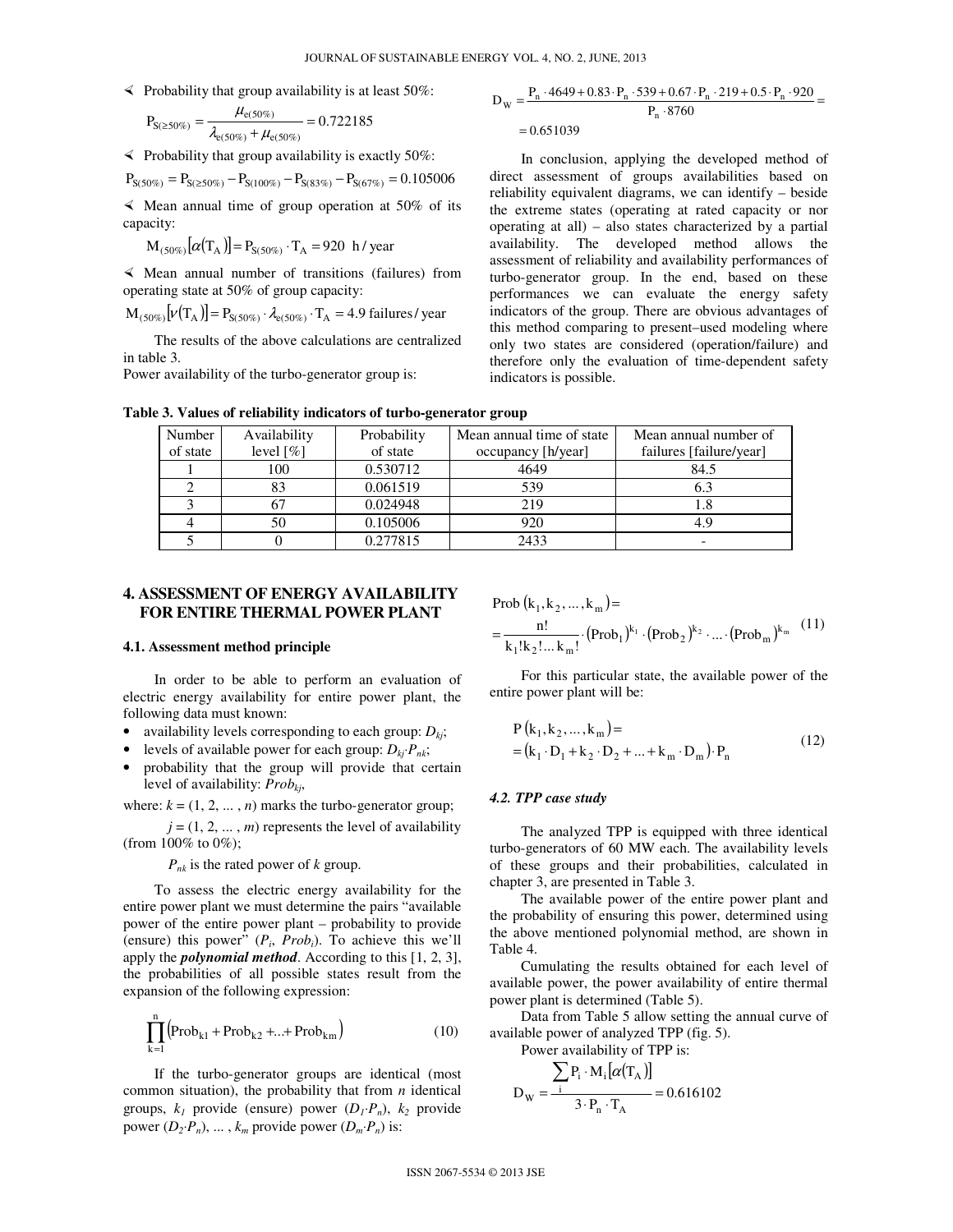| State             | Availability level of groups [%] |                              | <b>State</b>             |                              | Available power Mean annual time |                                                       |                  |                  |
|-------------------|----------------------------------|------------------------------|--------------------------|------------------------------|----------------------------------|-------------------------------------------------------|------------------|------------------|
| no.               | 100                              | 83                           | 67                       | 50                           | $\Omega$                         | probability                                           | of TPP [MW]      | [h/year]         |
| 1.                | 3                                |                              | $\overline{\phantom{a}}$ | $\blacksquare$               | $\Box$                           | $(Prob1)3 = 0.077964$                                 | 180              | 683              |
| $\overline{2}$ .  | $\overline{2}$                   | $\mathbf{1}$                 |                          | $\frac{1}{2}$                |                                  | $3\cdot(Prob_1)^2\cdot Prob_2 = 0.072325$             | 170              | 634              |
| $\overline{3}$ .  | $\overline{2}$                   | $\overline{a}$               | $\mathbf{1}$             | $\overline{\phantom{0}}$     | $\overline{\phantom{a}}$         | 3.( $Prob1$ ) <sup>2</sup> $\cdot Prob3 = 0.029784$   | 160              | $\overline{261}$ |
| 4.                | $\overline{2}$                   | $\overline{a}$               |                          | $\mathbf{1}$                 | $\frac{1}{2}$                    | $\overline{3\cdot(Prob_1)^2\cdot Prob_4} = 0.046592$  | 150              | 408              |
| $\overline{5}$ .  | $\overline{2}$                   | $\overline{a}$               | $\overline{\phantom{a}}$ | $\overline{\phantom{a}}$     | $\mathbf{1}$                     | 3.( $Prob1$ ) <sup>2</sup> $\cdot Prob5 = 0.164907$   | 120              | 1444.5           |
| 6.                | $\mathbf{1}$                     | $\overline{2}$               | $\overline{\phantom{a}}$ | $\overline{\phantom{a}}$     | $\overline{\phantom{a}}$         | $3. Prob1(Prob2)2 = 0.022364$                         | 160              | 196              |
| 7.                | $\mathbf{1}$                     | $\mathbf{1}$                 | $\mathbf{1}$             | $\qquad \qquad \blacksquare$ | $\overline{\phantom{a}}$         | 6. $Prob_1$ · $Prob_2$ · $Prob_3 = 0.018420$          | 150              | 161              |
| 8.                | $\mathbf{1}$                     | $\mathbf{1}$                 | $\blacksquare$           | $\mathbf{1}$                 | $\overline{\phantom{a}}$         | 6· $Prob_1$ · $Prob_2$ · $Prob_4$ = 0.028815          | 140              | 253              |
| 9.                | $\mathbf{1}$                     | $\,1$                        | $\overline{\phantom{a}}$ | $\overline{\phantom{a}}$     | $\mathbf{1}$                     | $6. Prob_1 \cdot Prob_2 \cdot Prob_5 = 0.101986$      | 110              | 893.5            |
| 10.               | $\mathbf{1}$                     | $\overline{a}$               | $\sqrt{2}$               | $\overline{\phantom{a}}$     | $\overline{\phantom{a}}$         | $3 \cdot Prob_{i}(Prob_{3})^{2} = 0.003793$           | 140              | 33               |
| 11.               | $\mathbf{1}$                     | $\overline{a}$               | $\mathbf{1}$             | $\mathbf{1}$                 | $\overline{\phantom{a}}$         | 6. $Prob_1$ $Prob_3$ $Prob_4 = 0.011866$              | 130              | 104              |
| $\overline{12}$ . | $\mathbf{1}$                     | $\overline{a}$               | $\mathbf{1}$             | $\Box$                       | $\mathbf{1}$                     | $6 \cdot Prob_1 \cdot Prob_3 \cdot Prob_5 = 0.041999$ | $\overline{100}$ | $\overline{368}$ |
| 13.               | $\mathbf{1}$                     | $\overline{\phantom{0}}$     | $\overline{\phantom{a}}$ | $\overline{2}$               | $\overline{\phantom{a}}$         | $3 \cdot Prob_{1} \cdot (Prob_{4})^{2} = 0.009281$    | 120              | 81               |
| 14.               | $\mathbf{1}$                     | $\qquad \qquad \blacksquare$ | $\overline{\phantom{a}}$ | $\mathbf{1}$                 | 1                                | $6 \cdot Prob_1 \cdot Prob_4 \cdot Prob_5 = 0.065700$ | 90               | 575.5            |
| 15.               | $\mathbf{1}$                     | $\frac{1}{2}$                | $\overline{\phantom{a}}$ | $\overline{\phantom{a}}$     | $\sqrt{2}$                       | $3 \cdot Prob_1 \cdot (Prob_5)^2 = 0.116268$          | $\overline{60}$  | 1019             |
| 16.               | $\frac{1}{2}$                    | 3                            | $\blacksquare$           | $\blacksquare$               | $\Box$                           | $(Prob_2)^3 = 0.002305$                               | 150              | 20               |
| 17.               | $\frac{1}{2}$                    | $\overline{2}$               | 1                        | $\blacksquare$               | $\blacksquare$                   | $3 \cdot (Prob_2)^2 \cdot Prob_3 = 0.002848$          | 140              | 25               |
| 18.               | $\qquad \qquad -$                | $\overline{2}$               | $\Box$                   | $\mathbf{1}$                 | $\overline{\phantom{a}}$         | $3 \cdot (Prob_2)^2 \cdot Prob_4 = 0.004455$          | 130              | $\overline{39}$  |
| 19.               | $\overline{\phantom{0}}$         | $\overline{2}$               | $\overline{\phantom{a}}$ | $\frac{1}{2}$                | $\mathbf{1}$                     | $3 \cdot (Prob_2)^2 \cdot Prob_5 = 0.015768$          | 100              | 138              |
| 20.               | $\overline{\phantom{0}}$         | $\mathbf{1}$                 | $\overline{2}$           | $\overline{\phantom{a}}$     | $\overline{\phantom{a}}$         | $3 \cdot Prob_2 \cdot (Prob_3)^2 = 0.001173$          | 130              | 10               |
| 21.               | $\overline{\phantom{0}}$         | $\mathbf{1}$                 | $\mathbf{1}$             | $\mathbf{1}$                 | $\blacksquare$                   | $6 \cdot Prob_2 \cdot Prob_3 \cdot Prob_4 = 0.003669$ | 120              | 32               |
| 22.               | $\overline{\phantom{a}}$         | $\mathbf{1}$                 | $\mathbf{1}$             | $\frac{1}{2}$                | $\mathbf{1}$                     | $6 \cdot Prob_2 \cdot Prob_3 \cdot Prob_5 = 0.012987$ | $90\,$           | 114              |
| 23.               | $\overline{\phantom{a}}$         | $\mathbf{1}$                 | $\overline{\phantom{0}}$ | $\overline{2}$               | $\Box$                           | $3 \cdot Prob_2 \cdot (Prob_4)^2 = 0.002870$          | 110              | 25               |
| $\overline{24}$ . | $\overline{a}$                   | $\overline{1}$               | $\overline{a}$           | $\overline{1}$               | $\mathbf{1}$                     | $6 \cdot Prob_2 \cdot Prob_4 \cdot Prob_5 = 0.020316$ | $\overline{80}$  | 178              |
| $\overline{25}$ . | $\overline{a}$                   | $\mathbf{1}$                 | $\overline{a}$           | $\frac{1}{2}$                | $\overline{2}$                   | $3 \cdot Prob_2 \cdot (Prob_5)^2 = 0.035953$          | $\overline{50}$  | $\overline{315}$ |
| 26.               | $\overline{\phantom{0}}$         |                              | $\mathfrak{Z}$           |                              | $\overline{\phantom{a}}$         | $(Prob_3)^3 = 0.000161$                               | 120              | 1.5              |
| 27.               | $\overline{\phantom{0}}$         | $\overline{a}$               | $\overline{2}$           | $\overline{1}$               | $\overline{\phantom{a}}$         | $3 \cdot (Prob_3)^2 \cdot Prob_4 = 0.000755$          | $\overline{110}$ | 6.5              |
| 28.               | $\overline{\phantom{0}}$         | $\overline{a}$               | $\overline{2}$           | $\overline{a}$               | $\mathbf{1}$                     | $3 \cdot (Prob_3)^2 \cdot Prob_5 = 0.002674$          | $\overline{80}$  | 24               |
| 29.               | $\overline{\phantom{0}}$         | $\overline{a}$               | $\mathbf{1}$             | $\overline{2}$               | $\Box$                           | $3 \cdot Prob_3 \cdot (Prob_4)^2 = 0.001182$          | $\overline{100}$ | 10               |
| 30.               | $\blacksquare$                   | $\frac{1}{2}$                | $\mathbf{1}$             | $\mathbf{1}$                 | $\mathbf{1}$                     | $6 \cdot Prob_3 \cdot Prob_4 \cdot Prob_5 = 0.008366$ | $\overline{70}$  | $\overline{73}$  |
| 31.               | $\overline{a}$                   |                              | $\mathbf{1}$             |                              | $\overline{2}$                   | $3 \cdot Prob_3 \cdot (Prob_5)^2 = 0.014806$          | 40               | 130              |
| 32.               | $\overline{\phantom{0}}$         | $\frac{1}{2}$                | $\overline{a}$           | $\overline{\mathbf{3}}$      | $\overline{\phantom{a}}$         | $(Prob4)3 = 0.000616$                                 | $\overline{90}$  | $\overline{5.5}$ |
| $\overline{33}$ . | $\overline{\phantom{a}}$         |                              |                          | $\overline{2}$               | $\mathbf{1}$                     | $3 \cdot (Prob_4)^2 \cdot Prob_5 = 0.006544$          | $\overline{60}$  | $\overline{57}$  |
| 34.               | $\frac{1}{2}$                    |                              |                          | $\mathbf{1}$                 | $\sqrt{2}$                       | $3 \cdot Prob_4 \cdot (Prob_5)^2 = 0.023161$          | 30               | 203              |
| 35.               | $\frac{1}{2}$                    |                              |                          |                              | $\overline{3}$                   | $(Prob_5)^3 = 0.027325$                               | $\overline{0}$   | 239              |

## **Table 4. Reliability indicators of TPP**

## **Table 5. Power availability of TPP**

| Available power<br>[MW] | Mean annual time<br>[h/year] | Available power<br>[MW] | Mean annual time<br>[h/year] | Available power<br>[MW] | Mean annual time<br>[h/year] |
|-------------------------|------------------------------|-------------------------|------------------------------|-------------------------|------------------------------|
| 180                     | 683                          | 120                     | 1559                         | 60                      | 1076                         |
| 170                     | 634                          | 110                     | 925                          | 50                      | 315                          |
| 160                     | 457                          | 100                     | 516                          | 40                      | 130                          |
| 150                     | 589                          | 90                      | 695                          | 30                      | 203                          |
| 140                     | 311                          | 80                      | 202                          |                         |                              |
| 130                     | 153                          | 70                      | 73                           | $\theta$                | 239                          |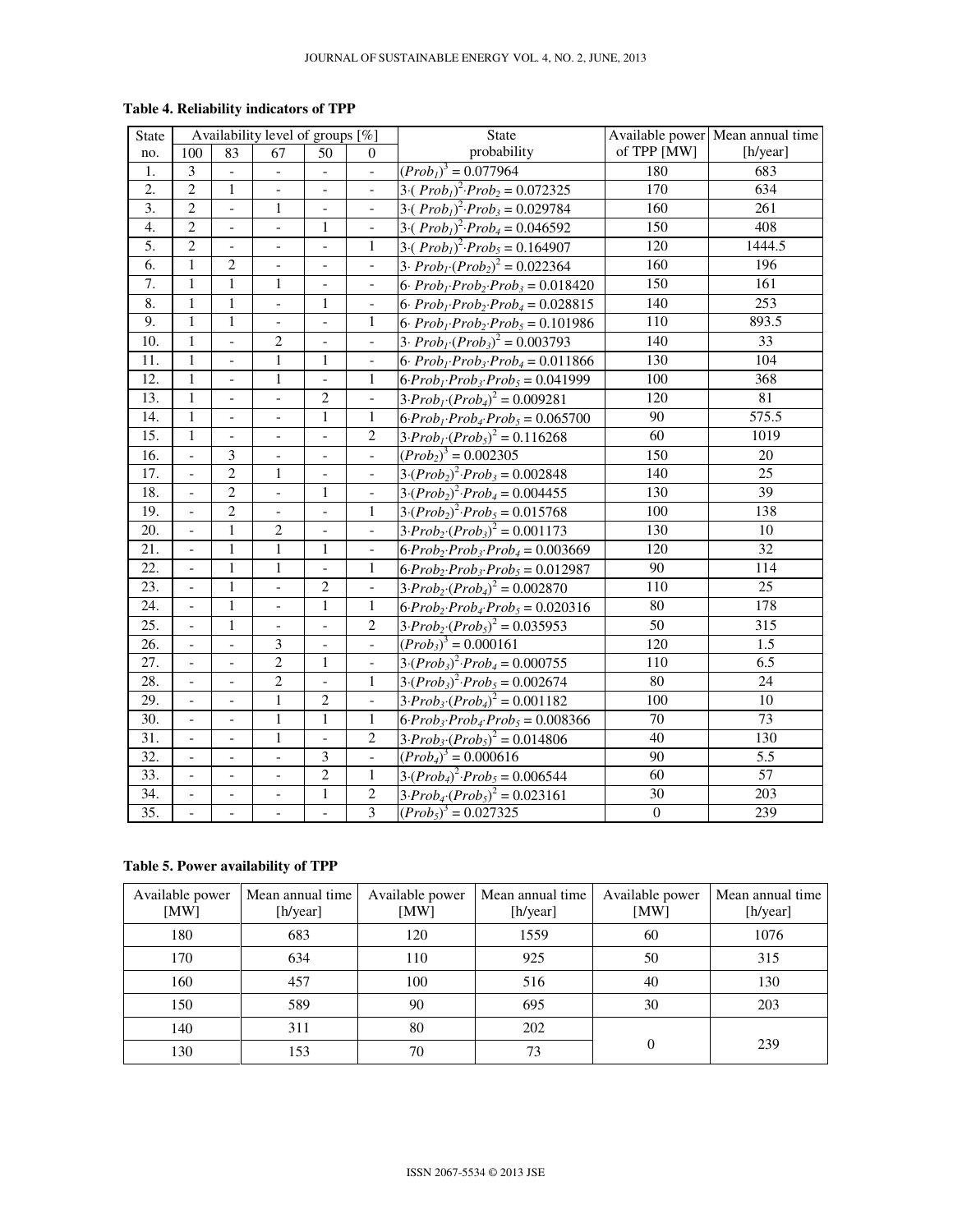

**Fig. 5. Annual curve of TPP available power** 



**Fig. 6. Annual available power of studied TPP, for both methods: binomial and multi-states modeling** 

### **4. CONCLUSIONS**

Based on done analyses and obtained results, the following conclusions may be set:

1. The most frequent used method for determining the electric energy availability of TPP is the binomial method. The results obtained after applying this method are optimistic, mainly due to the fact that turbo-generator groups are considered bivalent from number of states point of view (they can have only two states: operation/failure). This hypothesis leads to relatively high errors. To have a quantitative imagine of these errors, fig. 6 presents the curves of annual available power of studied TPP in both cases: binomial method, respectively polynomial method. The energy availability of TPP – calculated with the first method (binomial method) – is  $D_W = 0.947032$ , respectively  $D_W = 0.616102$  - calculated with this new developed method. Normally, the operating values (gathered from sites) belong to  $(0.6 \div 0.8)$  interval. Therefore, results obtained after applying binomial method cannot be used even as rough guide values, because errors are far beyond the acceptable limits, while the developed analysis model shows credible values, much close to the operating ones.

- 2. In order to have a realistic assessment of power availability for thermal power plants, turbo-generator groups must be modeled as multivalent elements (from number of possible states point of view). Therefore, we recommend application of following analysis methods:
	- ∗ polynomial method;
	- a direct analysis, based on equivalent reliability diagrams and failure groups for different levels of availability;
	- ∗ Monte Carlo simulation method.
- 3. Multi-states reliability model is developed for availability assessment of turbo-generator groups and is based on equivalent reliability diagrams. It allows identification and quantification of states having partial availability – beside the two extreme states (operation at full capacity and failure). The model also allows the assessment of reliability and